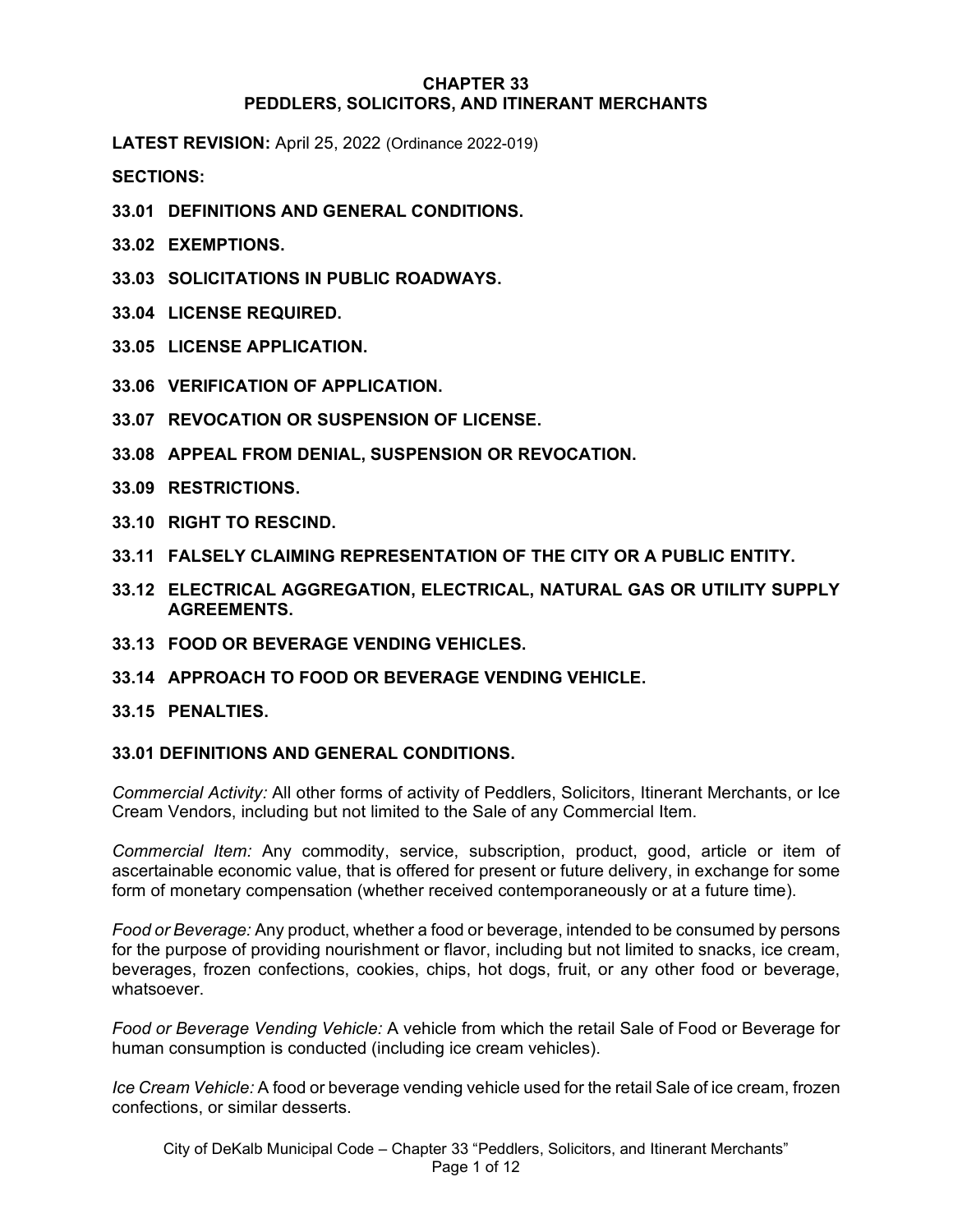*Food or Beverage Delivery Vehicle:* A vehicle utilized to make pre-arranged deliveries of food or beverage to a single location of private property within the City, without soliciting or making additional retail sales that are not pre-arranged. (e.g., a pizza truck, a "Peapod truck" or similar truck, making a delivery of food to a single residential location after said food was ordered via telephone or internet).

*Itinerant Merchant:* A person engaged in business in the City offering for Sale any Commercial Item, who intends to continue such business in the City for not more than one hundred and eighty (180) days and who, for such purpose, leases or occupies all or part of any room, structure, or vacant lot in the City for the display of such Commercial Item, or in connection with the offering of such services.

*Non-Commercial Activity:* Activities that are not commercial in nature, such as activities that do not involve Sale of any Commercial Item, but rather which are solely consisting of: a) religious or political free speech without any corresponding financial or commercial activity; b) solicitation of gratuitous donations for non-commercial entities or undertakings such as charities, political organizations, churches or similar matters without the provision of any non-gratuitous consideration, product or service; or, c) other similar activities not involving commerce or trade or the Sale of any Commercial Item. If there is any element of Commercial Activity, a given activity shall not qualify as Non-Commercial Activity (e.g., the solicitation of payments in exchange for a Commercial Item shall be deemed Commercial Activity).

*Peddler:* A person engaged in business who engages in the Sale of any Commercial Item on any street, sidewalk, park, or public place, or who travels from place to place in the City, or who engages in the Sale and delivery from any vehicle or pushcart going from place to place in the City any Commercial Item, and who carries such Commercial with him for delivery at the time of sale. Notwithstanding the foregoing, a company that is engaged in Sales of Commercial Items from a fixed location and which engages in otherwise lawful Sales of Commercial Items upon the sidewalk or right of way adjacent to their fixed place of business shall not be deemed to be a Peddler.

*Regulated Activity:* Any activity which is subject to the provisions of this Chapter 33.

*Sale:* The offered, attempted, or completed sale, exchange of compensation, money or remuneration, trade, barter, or solicitation of future sales/trades/barter of any Commercial Item.

*Solicitor:* A person engaged in business, going from place to place in the City or on any street, sidewalk, park, or public place, who takes orders for future delivery of any Commercial Item, who solicits subscriptions for books, magazines, newspapers or other periodicals, publications, or Commercial Items for immediate or future delivery, or who offers to furnish services or invites orders for services or any Commercial Item.

*Vehicle:* For purposes of this Article, the term "Vehicle" shall include: 1) every motor vehicle which is mechanically propelled and designed to transport one or more persons; 2) any pushcart, bicycle cart, or other device used to transport food which is propelled by the person(s) operating said device; or 3) any other mobile or portable device utilized in Regulated Activity.

Any authority provided to any expressly named City official in this Ordinance (e.g., City Manager or Chief of Police) may also be exercised by a designee thereof.

# **33.02 EXEMPTIONS.**

a. Persons who are engaged in Non-Commercial Activities shall not be subject to licensure under this Ordinance, except as required under Section 33.03 below. However, persons engaged in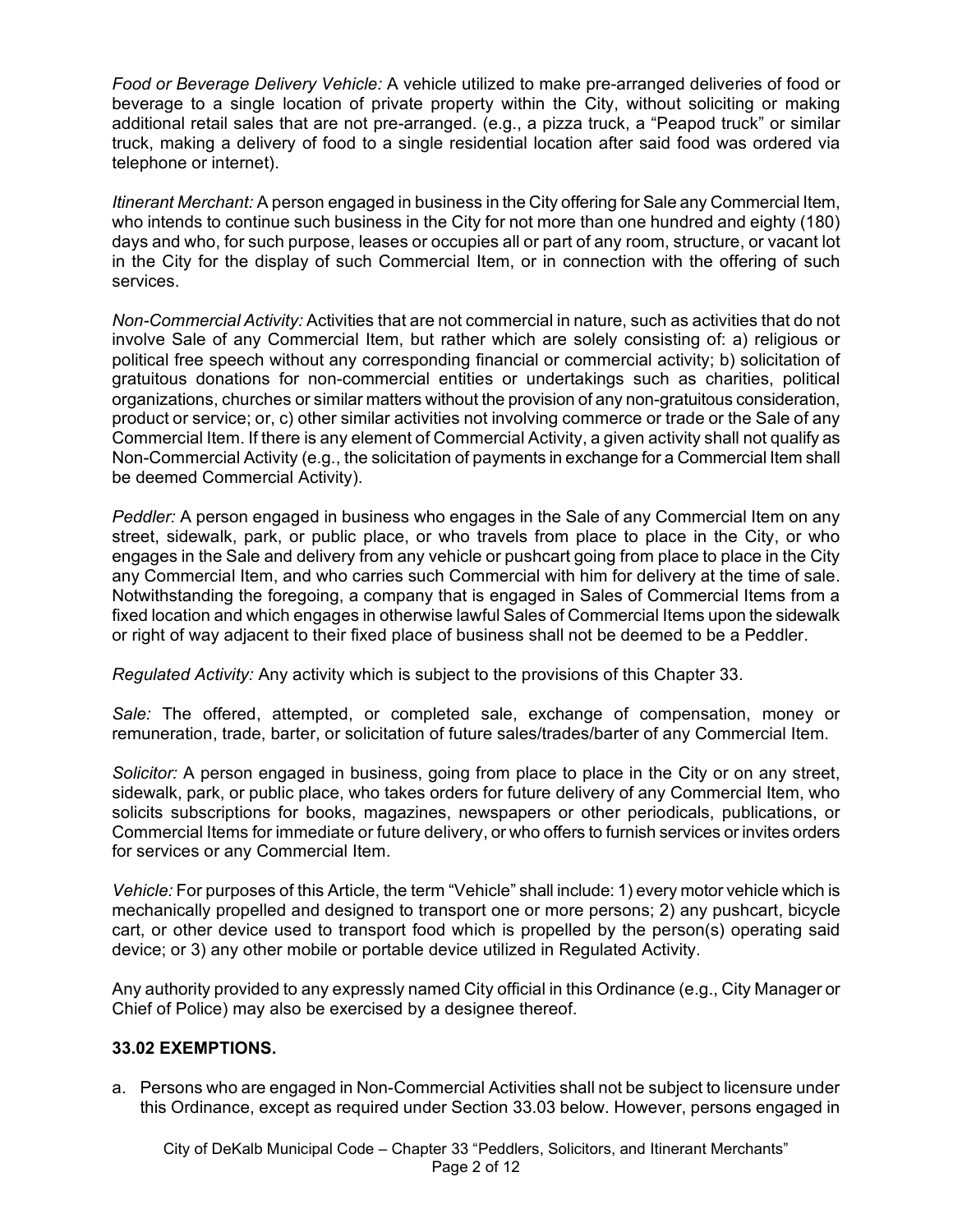Non-Commercial Activities shall be subject to any regulation or restriction contained in this Chapter 33 that expressly indicates it is applicable to such Non-Commercial Activities.

- b. No provision of this Chapter 33 shall apply to any federal, state, or local public employee who is engaged in the performance of their official duties. Similarly, no license shall be required under this Chapter 33 for any public entity that is engaged in the Sale of any Commercial Item, or which is otherwise engaged in Peddling or Soliciting, unless the activity in question is regulated under Section 33.03.
- c. No provision of this Chapter 33 shall be construed in such a fashion as to deny any person of the right to free speech or freedom of religion as guaranteed under the Constitution of the United States or of the State of Illinois.
- d. The City may enter into an agreement with an entity permitted to engage in sales of items from a fixed location on public property (e.g., a concession stand located in a public park), and may exempt such an entity from licensure under this Chapter 33.
- e. The Farmers' Market shall be authorized and operated under the rules established by Municipal Code Chapter 6, "Streets Alleys and Sidewalks". Participants in the Farmers' Market shall be exempt from the license/permit requirements of this Chapter.
- f. Minors engaged in fundraising activities to support: 1) a federally chartered charitable organization (such as Girl Scouts or Boy Scouts of America); 2) an activity organized and operated by a public or private school or a unit of local government; 3) an organization organized as a Not For Profit entity and registered with the State of Illinois as a Charitable Organization; or, 4) a similar Not For Profit organization that has a chapter or club based in the City of DeKalb, as determined in the sole and exclusive discretion of the City Manager or designee, shall be deemed to be engaging in Non-Commercial Activity, and shall not be subject to licensure, but shall be required to comply with any other applicable regulations herein.

### **33.03 SOLICITATIONS IN PUBLIC ROADWAYS.**

- a. Except for Food and Beverage Vending Vehicles, it shall be unlawful to engage in any form of Peddling, Soliciting, Canvassing, Sale of Commercial Items, or other similar activity within a public roadway or right of way.
- b. It shall be lawful to engage in Non-Commercial Activity within a public roadway or right of way subject to the following restrictions:
	- 1. Such activities may only be conducted during daylight hours.
	- 2. Such activities may only be conducted by persons of sound mind, over the age of 18 years of age.
	- 3. Any person engaging in the activities must wear a brightly colored, reflective vest.
	- 4. No person may stand in a roadway or engage in such activities in a way that hinders, impedes, or slows the flow of traffic.
	- 5. No person engaged in such activities may approach any vehicle that is moving.
	- 6. No person engaged in such activities may stand in a lane of traffic at a stoplight, when the stoplight is illuminated green for the lane of traffic in question.

City of DeKalb Municipal Code – Chapter 33 "Peddlers, Solicitors, and Itinerant Merchants" Page 3 of 12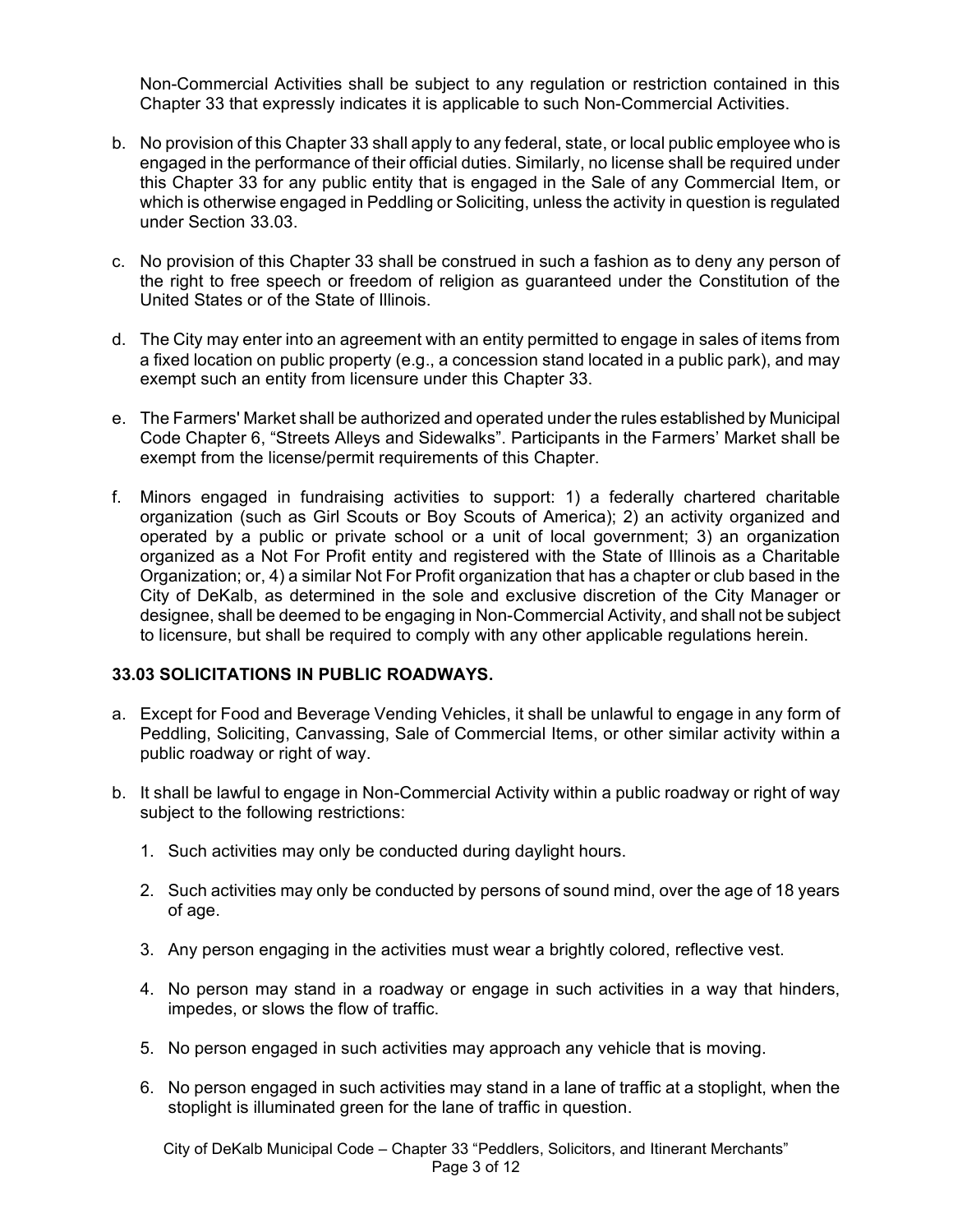- 7. No person engaged in such activities may place any temporary or permanent obstacle, improvement, sign, or other device in the roadway or right of way adjacent thereto.
- 8. No person engaged in such activities shall make non-consensual physical contact with any person or vehicle.
- 9. Any person engaging in such activities shall provide the City with a description of the nature, duration, and location of said activities before engaging in said activities.
- c. A violation of this ordinance shall be punishable by a fine of not less than Three Hundred Dollars (\$300.00).

### **33.04 LICENSE REQUIRED.**

It shall be unlawful to engage in the activity of an Itinerant Merchant, Peddler or Solicitor without first obtaining a license for said activity from the City Manager. This Section shall not apply to the wholesale selling of commodities or articles for further resale or for use in industrial or business establishments, and this section shall not apply to any church, congregation, religious society, sect, group, or order which solicits funds for religious purposes by selling or offering for sale any article, publication, or subscription by going from place to place. Nor shall this section apply to farmers and growers selling produce or homemade products for consumption.

### **33.05 LICENSE APPLICATION.**

- a. Application for a License required under this Chapter 33 shall be made on a form approved by the City Manager and Chief of Police. Said application shall provide the information required by the City Manager and Chief of Police, including but not limited to:
	- 1. Name and description of applicant.
	- 2. Address (permanent and local).
	- 3. A brief description of the nature of the business, including the goods to be sold or the services offered.
	- 4. The name and address of the person by whom the applicant is employed or with whom he is associated.
	- 5. The length of time the applicant wishes to engage in such activity (limited to thirty (30) days or less for Peddlers and Solicitors, and 180 days or less for Itinerant Merchants).
	- 6. If a vehicle is to be used, a description of the vehicle together with license number.
	- 7. A statement that the applicant has not been convicted in the past four years of a felony, any sex offense as defined in Article XI of the State of Illinois Criminal Code, assault, aggravated assault, battery, aggravated battery, eavesdropping, theft, deception, criminal damage to property, criminal trespass to land or vehicles, unauthorized possession of weapons, sale, or possession of any dangerous or narcotic drug, or disorderly conduct.
	- 8. The applicant must show proof of a Retailers Occupational Tax Certificate to the City Manager or designee. Persons engaged in the Sale of any Commercial Item that is subject to the City's Restaurant and Bar Tax must also submit any required documentation to the City's Financial Department to ensure collection and remittance of the tax.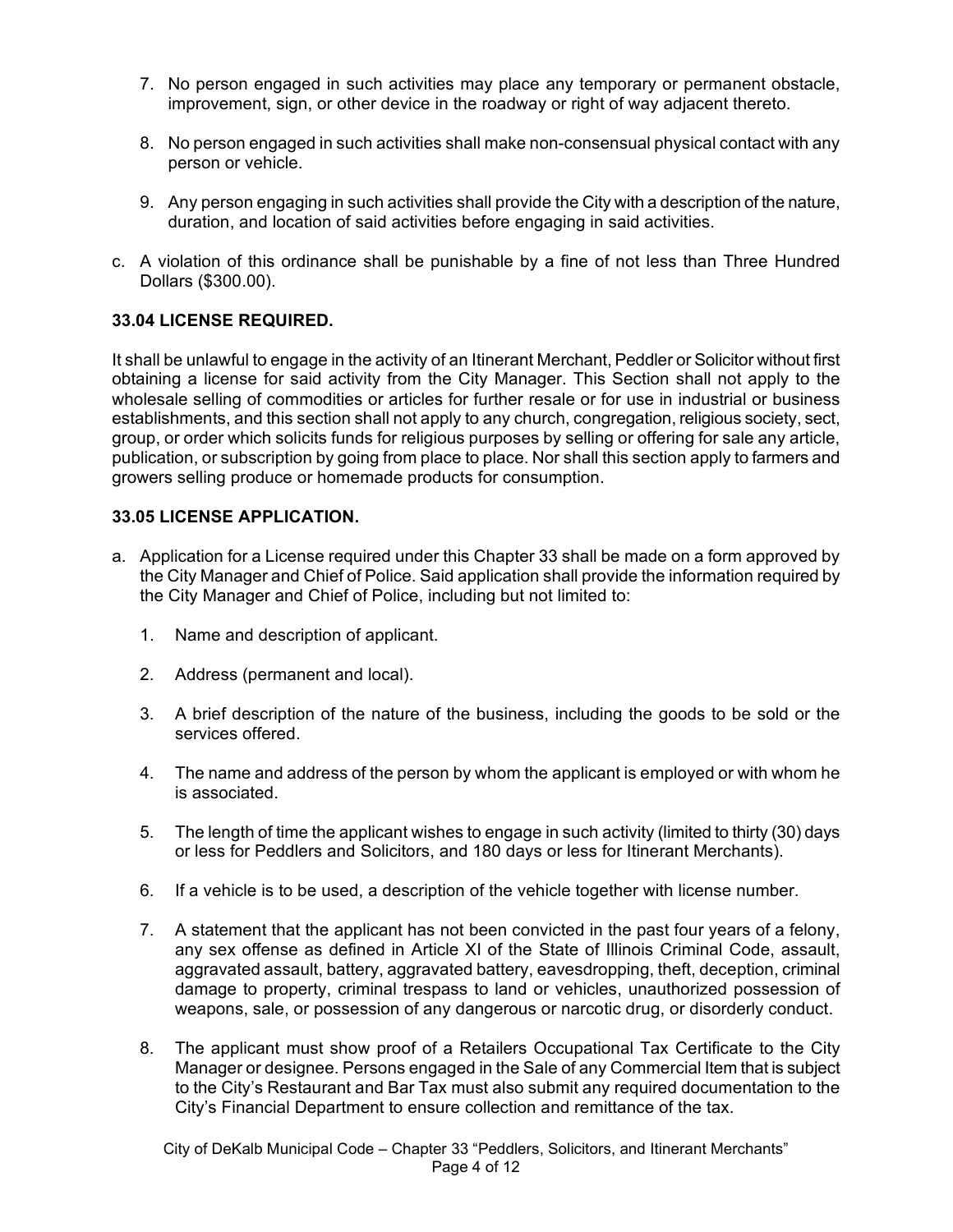- 9. The applicant must submit a signed authorization and waiver, along with payment of the then-current City fee, for completion of a criminal background check. Said waiver and fee is required for each person proposed to be engaged in the activities.
- 10. The identity of the Primary Applicant, who shall be responsible for any costs, damages, liabilities or claims of damage arising out of the activities of any person listed on the application that is engaged in Regulated Activity.
- b. Fees: At the time of filing the application for a Peddler, Solicitor, or Itinerant Merchant, a fee of Twenty-Five Dollars (\$25.00) shall be paid to the City to cover the cost of verifying the application; said fee shall be paid for each person listed on the application. These fees shall be non-refundable. Every peddler, solicitor, and itinerant merchant, as those terms are defined in Section 33.01, shall require a license. The fees contemplated in this subsection (b) shall be in addition to the required fee for background checks contemplated under subsection (a)(9). All fees shall be payable prior to the issuance of a license under this Chapter 33, for the full duration of license sought. Daily fees shall not be refundable.
	- 1. The fee for a solicitor license shall be Twenty-Five Dollars (\$25.00) per day for a period not to exceed one month.
	- 2. The fee for an itinerant merchant license shall be Twenty-Five Dollars (\$25.00) per day for a period not to exceed 180 days.
	- 3. The fee for a peddler license shall be Twenty-Five Dollars (\$25.00) per day for a period not to exceed one month.
- c. Any person who feels that such cost of licensing and investigation would work a hardship may appeal such cost to the City Manager. The City Manager may make a determination upon examination of the appellant's financial records or on such other information as he feels necessary. Upon finding such a hardship exists, the City Manager may reduce or waive such licensing and investigative costs. Any waiving or reduction of costs, however, will not affect the obligation to register.

# **33.06 VERIFICATION OF APPLICATION.**

- a. After the submission to the City Manager or designee of a completed application and all supporting documentation and fees, the Chief of Police or designee shall review the application, supporting documentation, and background check, and shall approve or reject the application.
- b. No license shall be issued if the information furnished by the applicant has been falsely stated. No license shall be issued to any person who has been convicted of any sex offense as defined in Article XI of the State of Illinois Criminal Code, assault, aggravated assault, battery, aggravated battery, eavesdropping, theft, deception, criminal damage to property, criminal trespass to land or vehicles, unauthorized possession of weapons, sale or possession of any dangerous drug, or disorderly conduct as these terms are defined in the State of Illinois Criminal Code. If the requisite information appears on the license application and is verified by investigation, a license shall be issued. The City Manager or designee will ensure that all required documents and fees are accounted for prior to final approval. The City Manager or designee are permitted to sign off on said licenses.
- c. If a license application is rejected, the applicant shall be mailed a Notice of Rejection to the address listed on their application.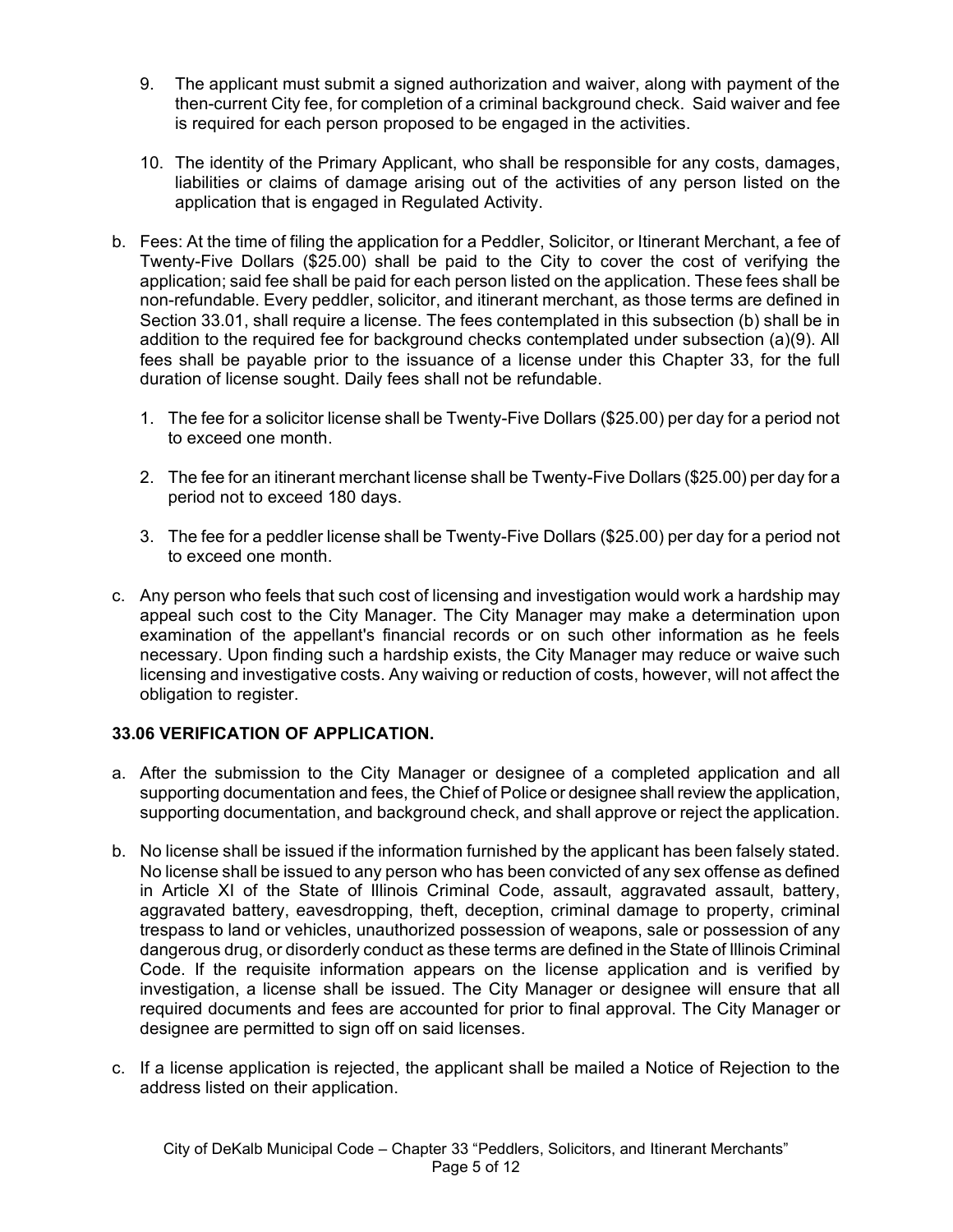### **33.07 REVOCATION OR SUSPENSION OF LICENSE.**

- a. The licenses issued pursuant to this Chapter may be revoked by the City Manager or designee for any of the following causes. Notice of revocation of a license shall be given in writing, setting forth specifically the grounds of the complaint.
	- 1. Any fraud, misrepresentation or false statement contained in the application for license.
	- 2. Conviction of any fraud, misrepresentation or false statement made in connection with the Sale of any Commercial Item.
	- 3. Any violation of this Chapter.
	- 4. Conviction of the licensee of any felony or of a misdemeanor involving moral turpitude.
	- 5. Conducting the business licensed under this Chapter in an unlawful manner or in such a manner as to constitute a breach of the peace or to constitute a menace to the health, safety, or general welfare of the public.
	- 6. Failure to pay any tax, duty or other sum or charge due to the City from the licensee or any person listed on the licensee's application, or any such person becoming a debtor of the City of DeKalb on any form of obligation.
- b. In addition, in the event that the City Manager or designee become aware that any Licensee under this Chapter 33 has been charged with any offense that would either disqualify the applicant from receiving a license or justify revocation of a previously issued license, the City Manager or designee may notify the Licensee, via mail, of the City's intent to conduct a hearing to revoke the license in question. Such notice shall be mailed not less than three (3) business days before the date of the hearing; however, if the Licensee is provided with actual, personal notice, not less than one (1) business day of notice is required. Said hearing may be conducted by the City Manager or designee or an Administrative Hearing Officer of the City and shall be conducted as a hearing with a civil burden of proof and informal rules of evidence. In the event that the City Manager or designee determine that, by a preponderance of the evidence, that it is more probably true than not that the licensee committed the offense in question, the City Manager or designee shall revoke the license.
- c. Further, the City Manager or designee may suspend any license, for a period of not more than five business days, when the City Manager or designee determine that suspension is in the public interest or is reasonably necessary to protect the public health or safety, or when investigating an action or alleged violation of this Chapter 33 or any other City ordinance or state or federal statute by a licensee.
- d. When multiple applicants are listed on a single application to engage in conduct licensed under this Chapter 33, the conduct of any single applicant/licensee shall be grounds to take action relative to all persons listed on said application/license.

### **33.08 APPEAL FROM DENIAL, SUSPENSION OR REVOCATION.**

Any person who is denied a license under this Chapter 33, or who receives a license and said license is subsequently revoked or suspended, may appeal such decision to the City Manager. A written notice of appeal must be filed in writing with the City Manager within 30 days of the date of denial, suspension, or revocation, and said written appeal must outline all grounds and basis for the appeal that the licensee/applicant wishes to have considered. The decision of the City Manager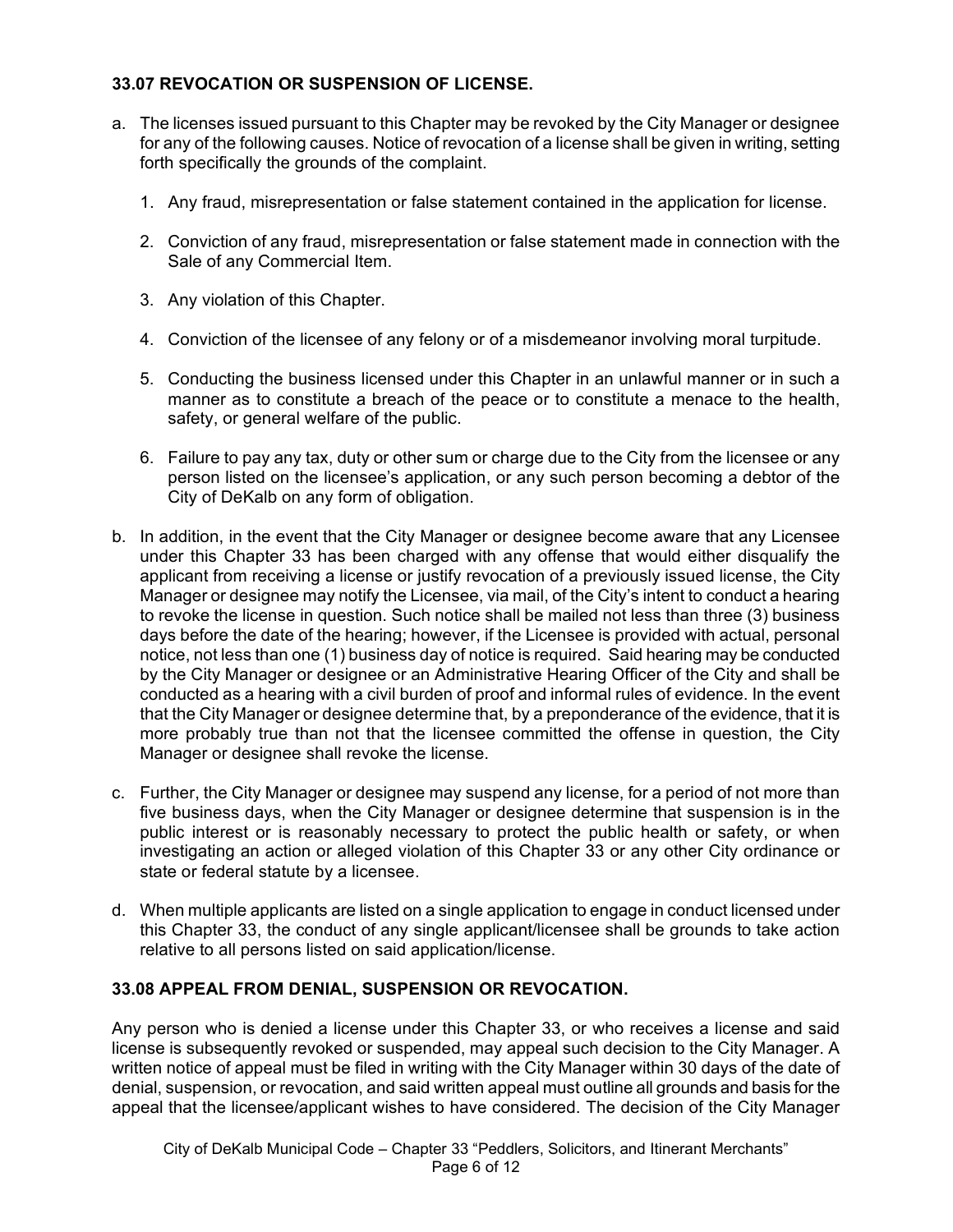shall be issued within 30 days of the date of receipt of the appeal and shall be final. The City Manager may, at his/her discretion, order a hearing before the City Manager or an Administrative Hearing Officer of the City to consider the appeal, on the grounds identified in the written notice of appeal.

### **33.09 RESTRICTIONS.**

The restrictions of this Section 33.09 shall apply to both Commercial Activity and Non-Commercial Activity.

- a. Posted Premises. No person who engages in Regulated Activity shall enter upon any business or private residence in the City without have been requested or invited to do so by the owner or owners, occupant or occupants of the business or residence, for the purpose of pursuing his business of peddling, or soliciting, if there is posted in a place that can be readily seen by one approaching the business or residence, a sign bearing the legend "No Peddlers", "No Solicitors", or "No Canvassers", or words of similar import. It shall be unlawful for any person, whether engaging in commercial or noncommercial canvassing, solicitation, or other similar enterprise, to, when entering upon a premises which has a reasonably visible "No Solicitors" or other such similar sign, continue with the attempted Peddling, Soliciting or service as an Itinerant Merchant. Upon sight of such sign, the person engaged in the activities must leave the premises. If such sign is reasonably visible, the person engaged in the activities shall be presumed to have seen the sign and shall be in violation of this chapter if he or she attempts his or her Commercial Activity or Non-Commercial Activity.
- b. Night Activity. No person who engages in Regulated Activity shall go upon any private residence in the City for the purpose of canvassing or of pursuing his business of Regulated Activity without having been requested or invited to do so by the owner or owners, occupant, or occupants of the private residence, before 9:00 a.m. or after 7:00 p.m. of any day.
- c. Noise. No person who engages in Regulated Activity shall carry on his trade by means of loud outcries or other noises that disturb the peace and quiet of the residents of the City.
- d. Leave Upon Request. No person shall engage in Regulated Activity at, or remain on the premises of, any residence after having been asked by the occupant thereof to leave said premises or residence.
- e. No person shall leave or deposit materials upon private property without the consent of the property owner. Door hangars or printed materials left securely affixed or enclosed within a doorway in such a way as to avoid being subject to blowing away or becoming refuse shall be permitted. No materials shall be deposited into a yard or open area or placed on or within any mailbox.
- f. In the case of a single-family dwelling, any person who engages in Regulated Activity shall only enter any property from the front yard and, unless invited by the resident of the premises, shall only knock, ring, or otherwise attempt to contact the residents in the building at the front or main door to the dwelling.
- g. For purposes of soliciting at multiple-family dwelling units, any person who engages in Regulated Activity shall only enter any property from the front entrance to the dwelling unit complex and, unless invited by the specific resident of a specific unit, shall only knock, ring, or otherwise attempt to contact the residents in the building at the front or main door of each such unit.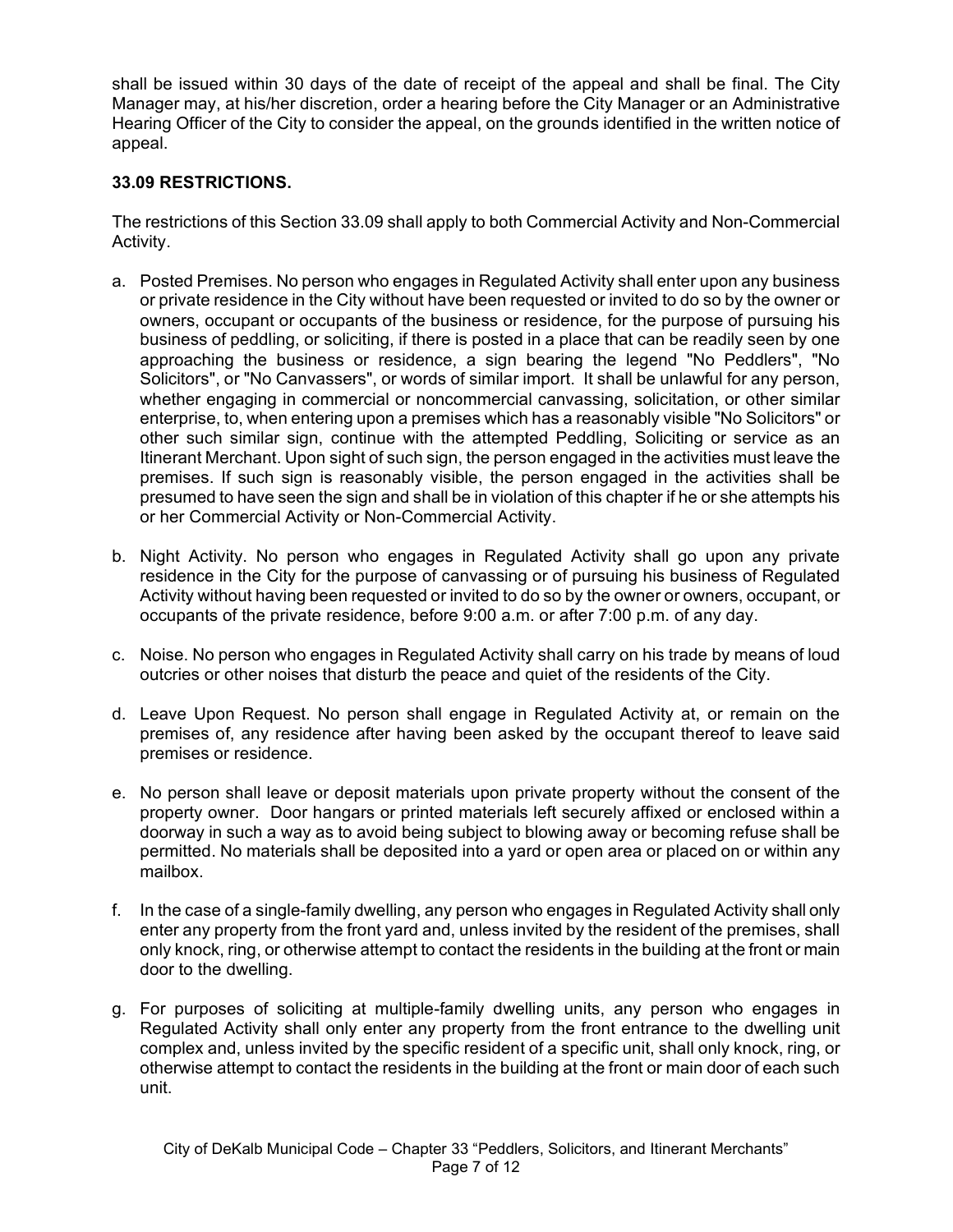- h. No person who engages in Regulated Activity shall use any plan, scheme or ruse or make any statement which indicates or implies that the purpose of such person's visit is other than to obtain orders for or to make sales of goods or services. No person who engages in Regulated Activity shall make any false, fraudulent, or misleading statement in connection with the Regulated Activity or in connection with the Sale of a Commercial Item.
- i. No person who engages in Regulated Activity shall misrepresent the right of a buyer to rescind or cancel a sale under the provisions of applicable law.
- j. No person shall solicit any Sale of a Commercial Item on behalf of an entity, organization or individual which does not possess all required licenses, permits and permissions to engage in the Sale of the Commercial Item within the City of DeKalb and State of Illinois.
- k. No person shall engage in any Regulated Activity at a time when their license for said activity has expired or has been suspended or revoked.

### **33.10 RIGHT TO RESCIND.**

It shall be unlawful for any person to engage in a violation of the Consumer Fraud and Deceptive Business Practices Act ("the Act"), including any violation of the three day right to rescind provisions applicable to door-to-door sales under the Act.

Any person engaged in sales governed under 815 ILCS 505/2B (or any successor or amended version of said statute) shall be required to provide any customer with a written disclosure form, separate from any purchase contract, in both English and the primary language of the customer, that includes the full disclaimer and notice of consumer rights contemplated by the statute. It shall be unlawful to fail to comply with the Act, or to fail to give the separate notice required under this section 33.10.

### **33.11 FALSELY CLAIMING REPRESENTATION OF THE CITY OR A PUBLIC ENTITY.**

It shall be unlawful to engage in any Regulated Activities and to falsely claim to be a representative of the City of DeKalb or any other governmental entity. Violation of this Section 33.11 shall be punishable by a fine of not less than Seven Hundred and Fifty Dollars (\$750.00).

### **33.12 ELECTRICAL AGGREGATION, ELECTRICAL, NATURAL GAS OR UTILITY SUPPLY AGREEMENTS.**

a. Any person engaged in Soliciting relating in any way to electrical aggregation or the supply of electricity or electrical power, or the sale or aggregation of electrical power, natural gas or any other utility supply within the City of DeKalb shall be required to provide a written disclosure, separate from all other documentation, to any potential customer prior to executing any contract or agreement for sale or for future sale or delivery of any Commercial Item. Said disclosure shall be in English and in the primary language of the potential customer and shall be in a form and content acceptable to the City Manager. Said disclosure shall clearly and expressly identify whether the Solicitor is working in connection with any City-initiated program or policy. If the person is not working in connection with a City-initiated program or policy (e.g., the person is not soliciting for electrical supply under the requirements of an electrical aggregation program from a supplier approved by the City Council), the disclosure shall so indicate, and shall also indicate that the City maintains an alternate aggregation program.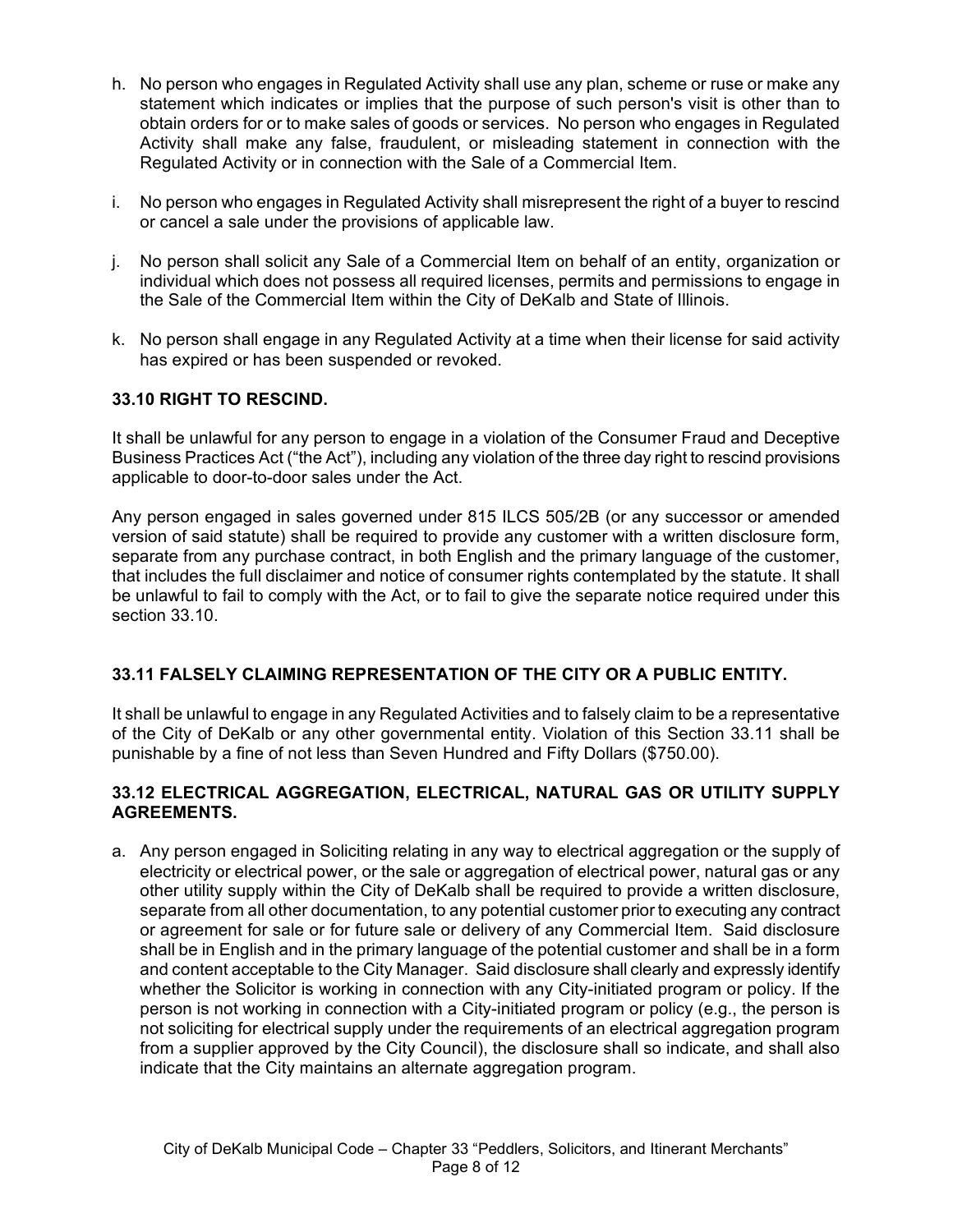- b. Said person engaged in Soliciting shall also verbally, expressly, and clearly identify and indicate whether said person is working in connection with any City initiated program or policy. If the person is not working in connection with a City-initiated program or policy (e.g., the person is not soliciting for electrical supply under the requirements of an electrical aggregation program from a supplier approved by the City Council), the person shall so indicate, and shall also indicate that the City maintains an alternate aggregation program.
- c. Without regard to any other definition, exemption or other provision of this Chapter 33, any person engaged in behavior contemplated by Section 33.12(a) shall be required to register as a Solicitor. The failure to register as a Solicitor, when engaged in behavior contemplated by Section 33.12(a) shall be a violation of this Ordinance, punishable by a fine of not less than Seven Hundred and Fifty Dollars (\$750.00).
- d. It shall be unlawful to fail to provide the separate, verbal, and written disclosure required under the preceding section, or to falsely claim to be representing a City-initiated project.
- e. A violation of this Section 33.12 shall be punishable by a fine of not less than Seven Hundred and Fifty Dollars (\$750.00).

# **33.13 FOOD OR BEVERAGE VENDING VEHICLES.**

- a. Vehicles used exclusively as Food or Beverage Delivery Vehicles are not governed under the provisions of this Section 33.13.
- b. It shall be unlawful to operate or own any vehicle utilized as a Food or Beverage Vending Vehicle within the City of DeKalb, without first obtaining a County of DeKalb Food Service License and any required inspection, permit or insurance. Copies of the same shall be provided to any City official or customer, for inspection, upon request. All such vehicles shall be maintained in good working order, and in compliance with all applicable regulations, codes, and ordinances.
- c. No person shall operate a Food or Beverage Vending Vehicle, employ a person to operate a Food or Beverage Vending Vehicle, or rent, lease or otherwise provide a Food or Beverage Vending Vehicle for use within the City without first having obtained a Food or Beverage Vending Vehicle license from the City Manager or designee. Any Food or Beverage Vending Vehicle operating in the City shall have its City Food or Beverage Vending Vehicle license prominently displayed in the lower right-hand corner of the passenger front window of said vehicle, or in such other location as shall be visible to persons approaching such vehicle.
- d. Application for a Food and Beverage Vending Vehicle License shall be made on the form utilized for a Solicitor's License and shall be subject to the same restrictions, except for the requirement of a criminal background check.
- e. Fees: At the time of filing any application for a Food or Beverage Vending Vehicle, a nonrefundable fee of Seventy-Five Dollars (\$75.00) shall be paid to the City prior to the issuance of a license. Applications for renewal shall be made no later than March 31 of each year. The term of licensure shall be from April 1 to March 31 annually. The City Manager or designee will ensure that all required documents and fees are accounted for prior to final approval. The City Manager or designee are permitted to sign off on said licenses.
- f. In addition to the regulations applicable to Solicitor's licenses, no person who is a sex offender as defined in the Sex Offender Registration Act (730 ILCS 150/1, *et seq.*) shall be permitted to operate or obtain a license to operate any food or beverage vending vehicle within the City. No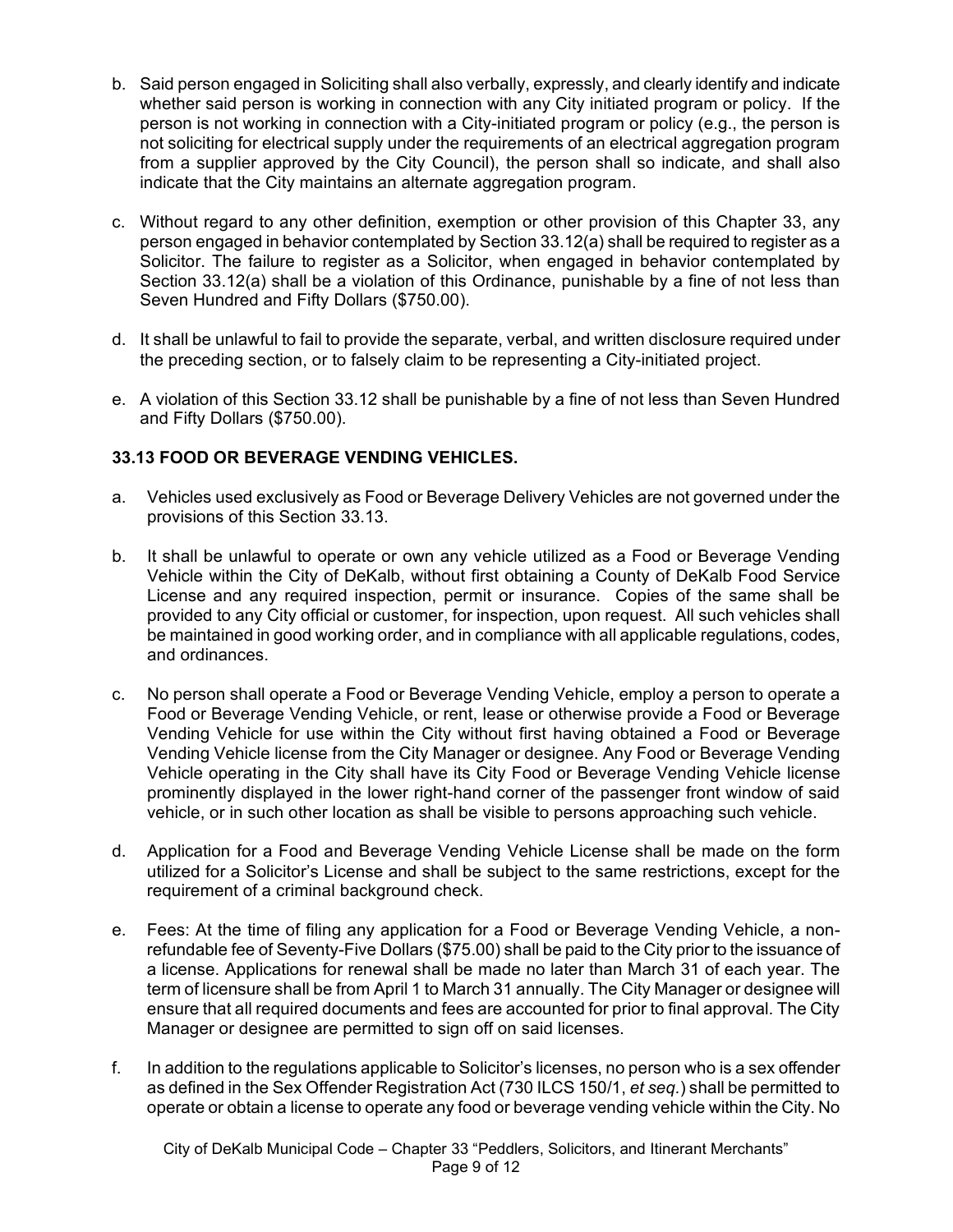person who has plead guilty or otherwise has been convicted of any crime that would disqualify said person from holding a job as a public-school teacher or bus driver within the State of Illinois shall be permitted to operate or obtain a license to operate any food or beverage vending vehicle within the City. Additionally, no person who, in the judgment of the Chief of Police of the City, has plead guilty to or otherwise has been convicted of any crime or offense that is incompatible with the requirements of this Ordinance including, but not limited to: a) history of failing to comply with applicable traffic regulations; b) crimes or offenses directed at children or minors; c) crimes or offenses involving the sale of unlawful or illicit substances (e.g., illegal drugs, fireworks, or sale of age-regulated materials to underage persons); or, d) such other crimes as the Chief of Police shall deem incompatible with this ordinance, shall be eligible to operate or to receive a license to operate any Food or Beverage Vending Vehicle within the City. The Chief of Police may review all Food or Beverage Vending Vehicle licenses submitted to the City for compliance with this subsection.

- g. Every Food or Beverage Vending Vehicle operated within the City on any public roadway shall be covered by a policy of automotive liability insurance and a policy of comprehensive general liability insurance issued by an insurance company authorized to do business in Illinois. A licensee shall provide the City with a certificate of insurance naming the City as an additional primary insured without right of subrogation.
- h. Violation of the terms of any provision of this Ordinance, any provision of the Illinois Vehicle Code or applicable local, state, or federal food and sanitation laws, ordinances and regulations shall be cause to suspend, revoke or deny a license.
- i. All Food or Beverage Vending Vehicles (including Ice Cream Vehicles) shall be equipped with the following items, which shall be operational and in use whenever vending occurs within the City's corporate limits:
	- 1. A litter or trash container, visible and available to customers of the vending vehicle (in addition, each licensee shall clean up any litter or trash occurring as a result of the vendor's business prior to leaving any area of sale).
	- 2. Adequate equipment and refrigeration to keep all perishable food or beverage on the vehicle at a temperature below 50 degrees Fahrenheit, and perishable ice cream or similar frozen confections at a temperature of below 0 degrees Fahrenheit. The use of ice or dry ice for refrigeration is prohibited.
	- 3. A sign on the passenger side of the vehicle displaying in letters no smaller than five inches in height in a clearly visible color, the name and phone number of the company or person responsible for the operation of the vehicle.
	- 4. At all times while engaged in retail sales or soliciting for retail sales, there may be no persons under the age of 18 or persons, other than Licensee's employee(s), in said food or beverage vending vehicle.
- j. In addition, all ice cream vehicles shall be equipped with the following items, which shall be operational and in use whenever vending occurs within the City's corporate limits:
	- 1. A sign on the front and back of the vehicle which shall consist of reflective letters no less than five inches in height and which shall state "CAUTION, CHILDREN CROSSING."
	- 2. A foldout, diamond-shaped sign on the left side of the vehicle which shall consist of black or yellow reflective letters no less than five inches in height which shall state "SLOW." This

City of DeKalb Municipal Code – Chapter 33 "Peddlers, Solicitors, and Itinerant Merchants" Page 10 of 12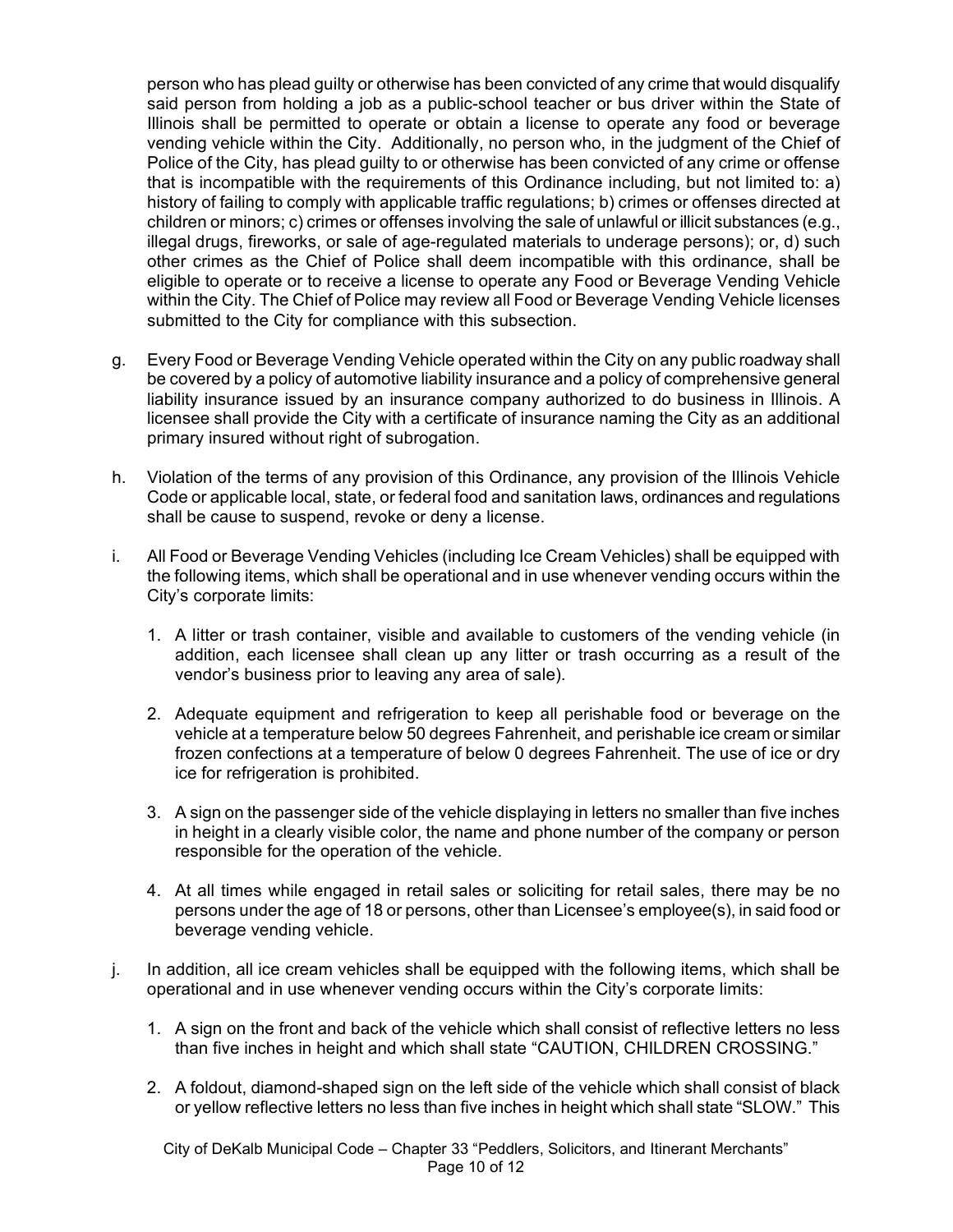sign shall be located at a height of between five feet and eight feet above ground level and shall be displayed at a 90-degree angle to the left side of the vehicle whenever it is stopped for the purpose of vending.

- 3. Two amber lights, each five inches or greater in diameter mounted on the left and right front, and two amber lights, each five inches or greater in diameter mounted on the left and right rear of the vehicle. Said amber lights shall flash alternately from the opposing light on the same end (front or rear) of the vehicle and be sufficiently bright to be visible from a distance of 500 feet during daylight conditions, whenever the vehicle is stopped for the purpose of vending.
- k. All food or beverage vending vehicles shall be operated in strict compliance with the City traffic ordinances and the Illinois Vehicle Code. No food or beverage vending vehicle shall be operated or parked in any place or manner which endangers the safety of any person or property.
- l. Whenever a food or beverage vending vehicle stops to make a retail sale, said vehicle shall drive to the right side of the road and park adjacent to the curb, in a location that is otherwise a legal parking spot. No vending shall occur in "no parking zones", or in any location that blocks any fire hydrant, driveway, sidewalk, roadway, or right of way. No retail sale shall occur to any person who is standing in a public roadway.
- m. All vending shall occur from the right, or passenger side of the vehicle, through a door or window designed for the same, with the vehicle stationary and in park, with the parking brake applied. In the case of any motor vehicle used for vending, no person shall occupy the driver's seat of said vehicle at any time the vehicle is engaged in retail sales.
- n. No retail sales shall occur between 10:00 p.m. to 8:00 a.m., except with the express permission of the City Manager or designee.
- o. No Food or Beverage Vending Vehicle shall be operated by any person who is knowingly a carrier of any infections or contagious disease which may be passed by vending or retail sales.
- p. No retail sales shall occur in any City parking lot, nor shall any Food or Beverage Vending Vehicle be operated in any City parking lot, except with the express written permission of the City Manager or designee.
- q. No alcoholic beverages, tobacco products, or other products which are age-restricted under applicable federal, state, or local law shall be offered for retail sale from any Food or Beverage Vending Vehicle.
- r. No Food or Beverage Vending Vehicle which is attempting to solicit retail sales shall be operated at a speed which is greater than reasonable and proper with regard to traffic conditions and the use of the roadway or endangers the safety of any person or property.
- s. No Food or Beverage Vending Vehicle shall utilize any strobe or revolving light to attempt to solicit retail sales or advertise the presence of said food or beverage vending vehicle while in operation in the City.
- t. No Food or Beverage Vending Vehicle shall utilize any or noise or sound amplification device or music to solicit retail sales or advertise its presence, except while stationary and parked in a lawful location. Any music, noise or sound amplification used must be in compliance with all applicable local, state, and federal regulations and: 1) must be at a volume that does not create